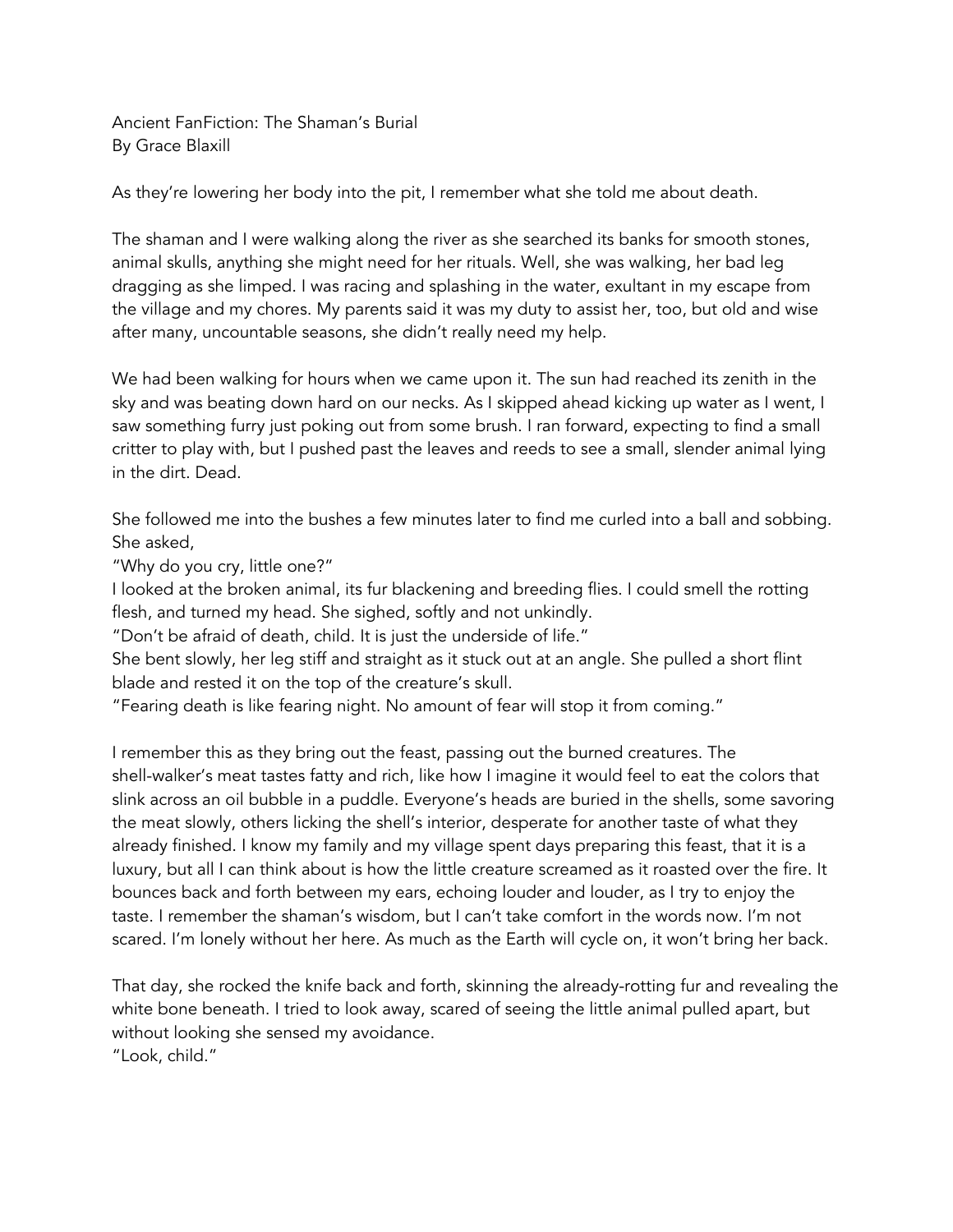I looked. She had pulled the skull free, and was dipping it in the water. With her free hand, she took me by my hand and pulled me close.

"Here." She pulled the skull from the creek and pressed it into my chest.

"Keep death close with you. So it doesn't scare you anymore."

I had thought about whether or not to do this, in the days leading up to and following her death. About what she would have wanted. I pulled the old white skull from my dress and held it in my hands. I know she had told me to keep it, but I didn't need it anymore.

One by one, as my parents and the other adults started tossing the shells into her grave, I tossed the skull in, too. Her life and her death, her memory, would always be close to me. With her in my heart and my memory, I wouldn't be scared anymore.

Context:

The Natufian culture was one that lived in the Levant some 12,000 years ago. In Hilazon Tachtit, a cave in Northern Israel, a Natufian shaman's grave was discovered. The evidence from her burial suggests that the 45-year-old shaman was respected by her people, as her grave pit was filled with many tortoise shells, a sign of a lavish feast, and rarities like a leopard pelvis and a marten skull. Examinations of her skeletal remains reveal that the shaman's atypical pelvis would have caused her to limp. Today, we tend to view disability as a disadvantage. This shaman's disability did not hinder her rise to a position of reverence within her community and may have even contributed to it. For more on this Natufian shaman and disability, please check out these resources:

[https://www.nationalgeographic.com/news/2010/8/100830-first-feast-science-proceedings-israel](https://www.nationalgeographic.com/news/2010/8/100830-first-feast-science-proceedings-israel-shaman-sorcerer-tortoise/) [-shaman-sorcerer-tortoise/](https://www.nationalgeographic.com/news/2010/8/100830-first-feast-science-proceedings-israel-shaman-sorcerer-tortoise/)

<https://www.pnas.org/content/105/46/17665>

More resources on disability in the ancient world:

[https://www.npr.org/sections/goatsandsoda/2020/06/17/878896381/ancient-bones-offer-clues-to](https://www.npr.org/sections/goatsandsoda/2020/06/17/878896381/ancient-bones-offer-clues-to-how-long-ago-humans-cared-for-the-vulnerable?utm_medium=social&utm_term=nprnews&utm_source=facebook.com&utm_campaign=npr&fbclid=IwAR3sRiQnM_wLTf-eq9zxxI0qNvJBDFIeQAsThNuORDZHjG0YyxgDlQtp3yg) [-how-long-ago-humans-cared-for-the-vulnerable?utm\\_medium=social&utm\\_term=nprnews&utm](https://www.npr.org/sections/goatsandsoda/2020/06/17/878896381/ancient-bones-offer-clues-to-how-long-ago-humans-cared-for-the-vulnerable?utm_medium=social&utm_term=nprnews&utm_source=facebook.com&utm_campaign=npr&fbclid=IwAR3sRiQnM_wLTf-eq9zxxI0qNvJBDFIeQAsThNuORDZHjG0YyxgDlQtp3yg) [\\_source=facebook.com&utm\\_campaign=npr&fbclid=IwAR3sRiQnM\\_wLTf-eq9zxxI0qNvJBDFIe](https://www.npr.org/sections/goatsandsoda/2020/06/17/878896381/ancient-bones-offer-clues-to-how-long-ago-humans-cared-for-the-vulnerable?utm_medium=social&utm_term=nprnews&utm_source=facebook.com&utm_campaign=npr&fbclid=IwAR3sRiQnM_wLTf-eq9zxxI0qNvJBDFIeQAsThNuORDZHjG0YyxgDlQtp3yg) [QAsThNuORDZHjG0YyxgDlQtp3yg](https://www.npr.org/sections/goatsandsoda/2020/06/17/878896381/ancient-bones-offer-clues-to-how-long-ago-humans-cared-for-the-vulnerable?utm_medium=social&utm_term=nprnews&utm_source=facebook.com&utm_campaign=npr&fbclid=IwAR3sRiQnM_wLTf-eq9zxxI0qNvJBDFIeQAsThNuORDZHjG0YyxgDlQtp3yg)

[https://www.jhrehab.org/2018/04/30/empowered-not-disabled-an-ancient-shaman-effigy-vessel](https://www.jhrehab.org/2018/04/30/empowered-not-disabled-an-ancient-shaman-effigy-vessel-at-the-carlos-museum/)[at-the-carlos-museum/](https://www.jhrehab.org/2018/04/30/empowered-not-disabled-an-ancient-shaman-effigy-vessel-at-the-carlos-museum/)

<https://www.disabilityhistory-ancientworld.com/new-cover-page>